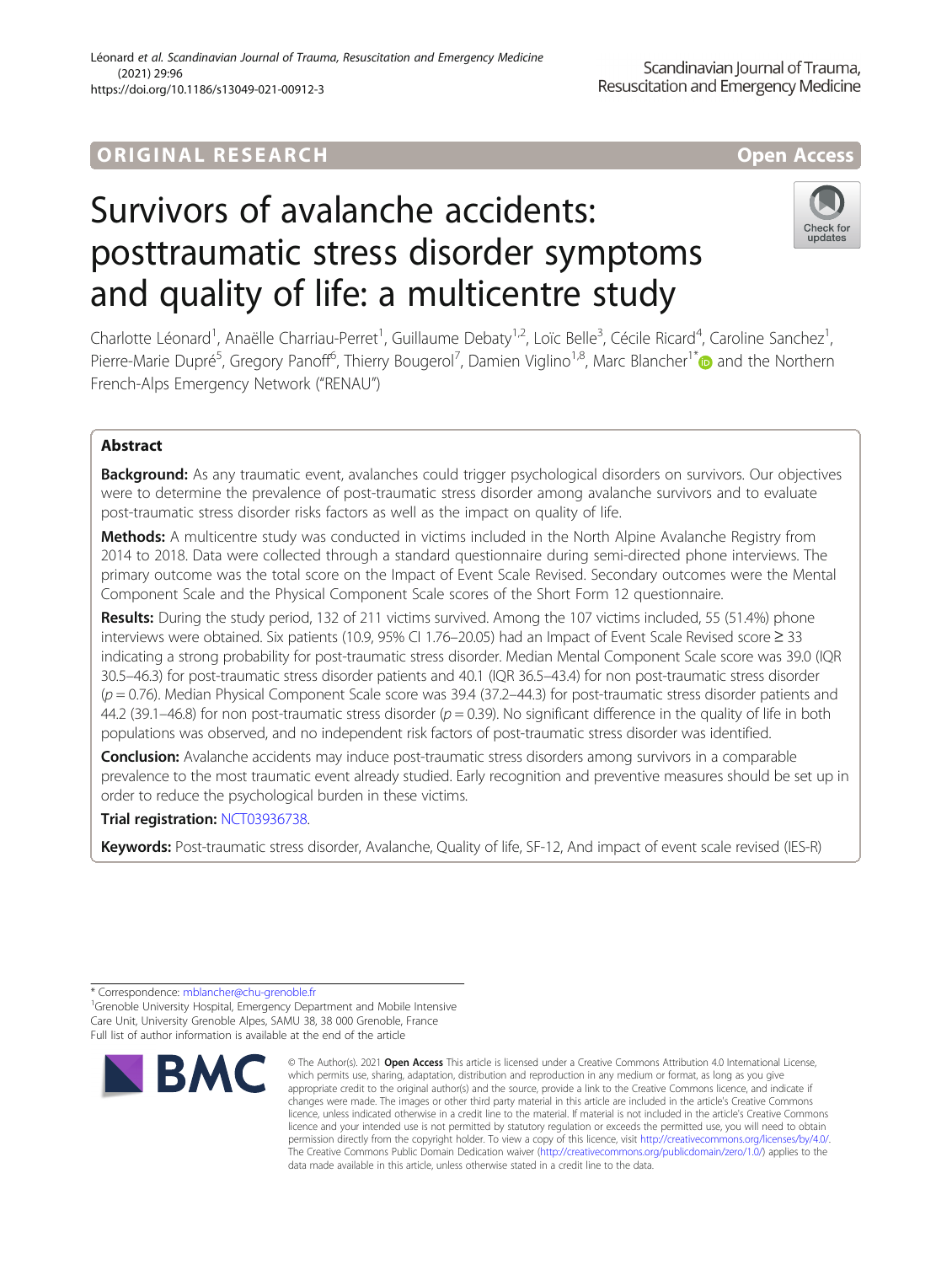Post-traumatic stress disorder (PTSD) is a relatively recent pathological entity, emerging from war trauma victims and recently revised in the 5th Edition of the Diagnostic and Statistical Manual of mental disorders (DSM-V). It can affect a person who has faced death, a death threat, or a serious injury. There are four specific symptoms of this disorder: intrusion (or reliving the trauma), avoidance, significant changes in mood and cognitive abilities, and hyper arousal. The diagnosis of PTSD is confirmed if symptoms are present more than one month after the traumatic event [[1\]](#page-9-0). About 9.2% of individuals exposed to a traumatic experience will develop post-traumatic stress, but prevalence varies depending on the type and the severity of trauma [[2,](#page-9-0) [3](#page-9-0)]. PTSD can occur months or even years after the trauma [[4\]](#page-9-0). Without diagnosis and treatment, PTSD can lead to functional impairment or disability. It can affect all domains of health statute: social, professional and somatic. As a result, quality of life can be deeply affected [\[5](#page-9-0)–[7](#page-9-0)]. Early recognition of PTSD could prevent disorders and its consequences for some victims [\[8](#page-9-0)].

Several studies have identified the occurrence of posttraumatic stress following traumatic events such as road accidents, natural disasters or among war veterans [[5,](#page-9-0) [9](#page-9-0), [10](#page-9-0)]. Very few studies focused on the occurrence of post-traumatic stress in avalanche victims  $[11-16]$  $[11-16]$  $[11-16]$  $[11-16]$ . Due to its brutal, unexpected and often fatal characteristics, an avalanche is likely to cause intense stress for a survivor. In a prospective study, the prevalence of posttraumatic stress disorder in soldiers affected by a fatal avalanche was 12% four months after the episode [\[13](#page-9-0)]. After a major avalanche in 1995 that buried an entire Icelandic village, 40% of survivors suffered from PTSD at fourteen months and 25% of survivors presented significant psychological distress [[11](#page-9-0)]. Sixteen years after an avalanche, a study found 16% of PTSD among survivors, illustrating the long-term persistence of these symptoms [\[14](#page-9-0)]. These studies focused on avalanche victims after a natural disaster event. To date, no data is available on the prevalence of post-traumatic stress disorder and its consequences among avalanche victims in recreational sports. Each year in the French Northern-Alps region, between 40 and 80 persons are receiving medical care after being involved in an avalanche incident. Since 2014, prospective data on pre-hospital and intra-hospital management of avalanche victims are collected in the Northern French-Alps Avalanche Registry (RENAAV). The knowledge about the psychological impact of an avalanche on survivors remaining weak, the aim of this study was to assess the prevalence of PTSD symptoms in avalanche victims included in the RENAAV. We also evaluated the impact on quality of life, explored potential risk factors for PTSD in this population, and finally researched consequences on further sports practice by victims.

#### **Methods**

#### Study design and setting

All persons involved in an avalanche and from whom medical (or paramedic) examination is available are prospectively included in the North Alpine Avalanche Registry (RENAAV). The RENAAV is a prospective multicentre registry. It collects data about all avalanche victims managed by medical mountain rescue teams in Northern French-Alps Emergency Network (RENAU). Nine hospitals of the Rhône-Alps region participated: Annecy Hospital, Albertville Hospital, Briançon Hospital, Bourg-Saint-Maurice Hospital, Chambéry Hospital, Grenoble University Hospital, Sallanches Hospital, Saint-Jean-de-Maurienne Hospital, and Gap Hospital. This registry contributes to improve the quality of advanced medical care for the victims. A person was considered to be involved in an avalanche when he or she was in direct contact with the avalanche or its snow spray. All French speaking adults included in the RENAAV between 01 December 2014 and 31 May 2018 were eligible to the study.

#### **Measurements**

Out-of-hospital and intra-hospital management data were extracted from the North Alpine Avalanche Registry (RENAAV) and medical charts. Post-traumatic stress symptoms and quality of life were assessed during phone interviews in 2019. Eligible patients were contacted in random order to present study goals and to obtain their oral consent. After three contact failures, people were considered as non-responders. The main interview was planned separately if consent was obtained.

The primary end point was the Impact of Event Scale Revised (IES-R) total score. The IES-R is a self-reported measure assessing the subjective distress caused by a traumatic event. It contains the 22 original IES items and seven additional items related to the hyperarousal symptoms of the PTSD. A 5-points Likert scale is filled for each item in relation to their experiences during the preceding 7 days. The French version of the IES-R is available since 1998, with validated psychometrics properties [[17](#page-9-0)–[19](#page-9-0)]. Subjects were divided into two groups: "PTSD +" with a very high probability of PTSD corresponding to subjects with a total IES-R score  $\geq$  33 and "PTSD -" with a low probability of PTSD corresponding to subjects with a total IES-R score < 33. Psychological help was systematically offered to PTSD + patients at the end of the study.

The secondary endpoint was the quality of life assessment through mental and physical quality of life scores, based on the Short Form 12 (SF-12) scale. SF-12 is a 12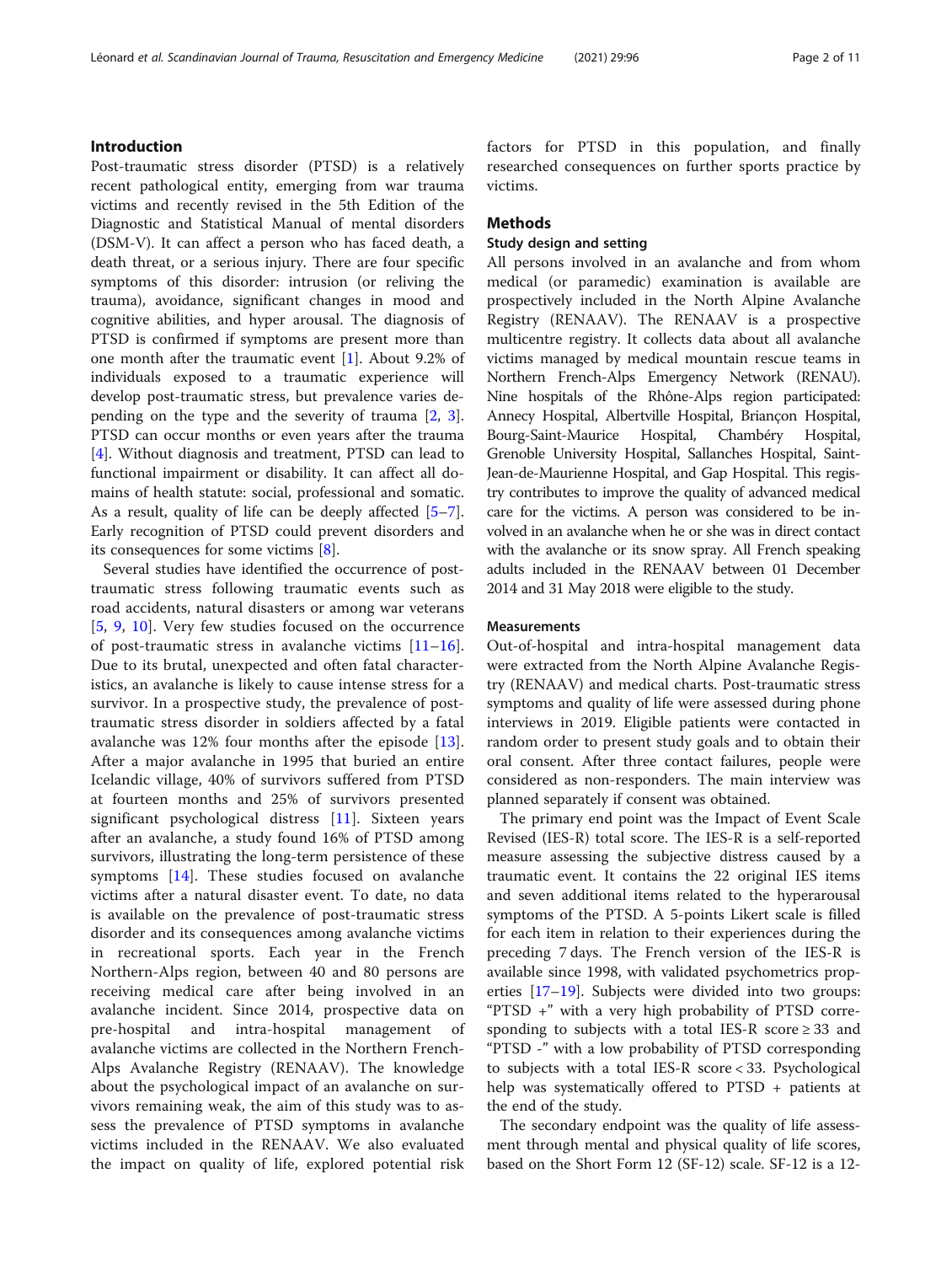items questionnaire, commonly used to calculate a Physical Component Summary (PCS), and a Mental Component Summary (MCS).

Pre-defined potential risk factors were collected through prospectively collected data from the registry and telephone interviews: 1) Demographic characteristics: age, gender, professional activity related to mountain activities and isolation (defined by single person without child); 2) Factors related to the patient's clinical history: pre-accident psychiatric condition, past situation of avalanche, mountain accident or significant trauma; 3) Factors related to the avalanche episode: severity of trauma assessed using the Injury Severity Score (ISS); pain management by rescue team (use of Morphine or Ketamine); out-of-hospital or in-hospital cardiac arrest; loss of consciousness; transfer to an Intensive Care Unit (ICU); the use of benzodiazepines during hospitalization or within one month after the accident; time between avalanche accident and phone interview; type of activity practiced when the avalanche occurred; burial type: "complete burial" (head under the snow) or "partial burial" (head out of the snow); burial depth; and presence of a death directly caused by the avalanche.

Subjects' Outcomes were assessed after hospitalisation: Glasgow Outcome Scale [[20\]](#page-9-0); consultation with a general practitioner or a psychologist; antidepressant treatment; time between the avalanche accident and the restart of mountain sport activities.

Finally, we also wondered if avalanche safety equipment was carried during the accident and if new safety equipment was purchased after the avalanche incident.

#### Statistical analysis

The prevalence of post-traumatic stress disorder is presented in percent with 95% Confidence Interval (CI). Quantitative data are presented as median and interquartile range (IQR). Qualitative data are presented as frequency and percentage. Proportions were compared using Chi2 test or Fischer's exact test as appropriate. Means were compared using the Student t-test, or the Mann-Whitney test in case of deviation from the normal distribution. The association between two quantitative data was assessed using the Pearson correlation test. PTSD risk factors were investigated regarding the total score at the IES-R as a continuous variable and after transforming the IES-R scale score into a binary qualitative variable (PTSD + versus PTSD -). Independent risk factor were searched with a multivariate logistic regression including patients and avalanche characteristics as well as clinical management variables with a *p*-value  $\leq 0.10$  in univariate analysis. All tests were bilateral with an alpha risk set to 0,05. All statistical analyses were performed using IBM SPSS v.25 software (IBM statistics, USA).

#### Results

Between December 2014 and May 2018, among the 211 avalanche victims included in the RENAAV register, 79 victims died. One hundred and seven victims were successfully contacted, and 55 agreed to participate to phone interviews (Fig. [1\)](#page-3-0). No additional deaths occurred among survivors during the study period. There was no significant difference between respondents and non-respondents subjects regarding population characteristics, medical management and avalanche characteristics (Table [1\)](#page-3-0). Among included victims, 49 (89.1%) were practicing in mountain sports as hobbies, and 6 (10.9%) as professional (military or mountain guide). The avalanche occurred during off-piste or ski touring in 48 (87.3%) cases. None of the victims included in the study underwent a cardiac arrest during the avalanche accident. Among the 55 questionnaire respondents, 48 (87.3%) restarted the same activity, with a median time to return to mountain sport of 7.5 months (Interquartile range -IQR-  $0.5 - 10.1$ ). In 60.0% of cases, the victims were equipped with an avalanche transceiver, shovel and probe, and in 20.0% with an airbag backpack. Ten (18.1%) had no safety or rescue equipment during the avalanche. Among these 55 victims, 10 (18.2%) purchased safety or rescue equipment after their avalanche incident.

Of the 55 questionnaire respondents, 23 (41.8%) patients consulted their general practitioner after the avalanche incident, 18 (32.7%) had at least one consultation with a psychological specialist, and 3 (5.5%) received antidepressant treatment after the episode. No psychological discomfort during the phone interview was reported.

#### IES-R (post-traumatic stress evaluation)

Median total IES-R score was 15 (IQR 9–26). Six patients presented a total IES-R score  $\geq$  33, indicating a very high probability of PTSD and one additional patient had received specialized care to confirmed PTSD. Therefore, the observed prevalence of PTSD was 10.9% (95% CI 1.76–20.05). Thirteen patients (25%) reported a feeling of imminent death during the accident. Delays between accident and interview for PTSD+ victims were respectively 4 years, 3 years, 2 years (for 2 patients) and 1 year (for 2 patients).

#### SF-12 (quality of life evaluation)

The median MCS score was 40.1 (IQR 36.5–43.4) in PTSD- victims, and 39.0 (IQR 30.5–46.3) in PTSD+ victims,  $p = 0.76$ . The median PCS score was 44.2 (IQR 39.1–46.8) and 39.4 (IQR 37.2–44.3) in PTSD- and PTSD+ victims respectively ( $p = 0.39$ ).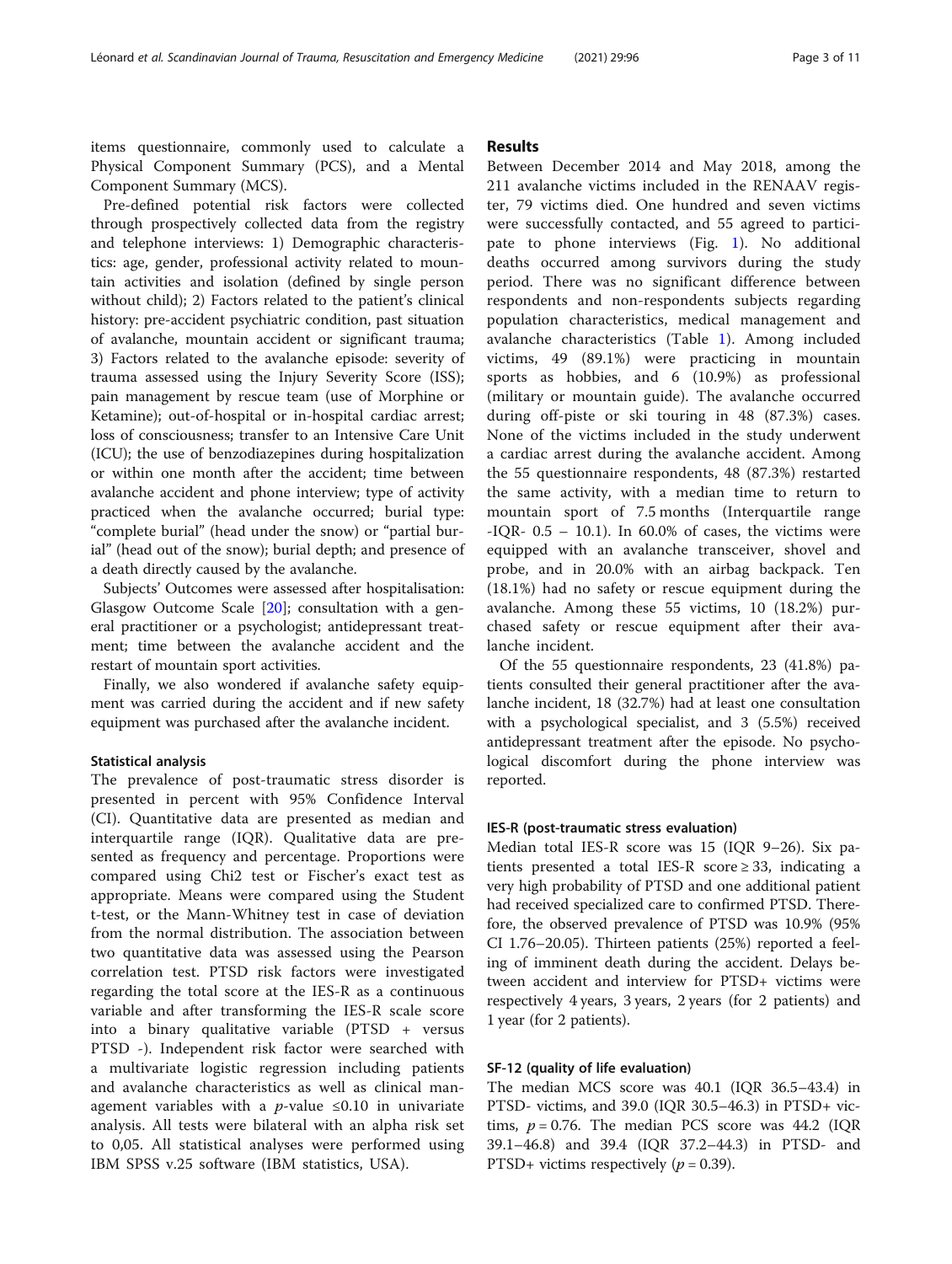<span id="page-3-0"></span>

#### Table 1 Characteristics of the study population

|                                                      | Included<br>$n = 55$ | Non included<br>$n = 52$ | <b>Total</b><br>$n = 107$ | p-value* |
|------------------------------------------------------|----------------------|--------------------------|---------------------------|----------|
| Demographic characteristics                          |                      |                          |                           |          |
| Age, mean $\pm$ SD                                   | $36.3 \pm 11.6$      | $35.9 \pm 12.9$          | $36.1 \pm 12.2$           | 0.87     |
| <b>Men,</b> $n$ $(\%)$                               | 45 (81.8)            | 48 (92.3)                | 93 (86.9)                 | 0.10     |
| Medical characteristics and management               |                      |                          |                           |          |
| <b>ISS Score, mean <math>\pm</math> SD</b>           | $9.84 \pm 12.76$     | $7.94 \pm 13.72$         | $8.92 \pm 13.21$          | 0.46     |
| Intubation, n (%)                                    | 4(7.3)               | 1(1.9)                   | 5(4.5)                    | 0.36     |
| ICU admission, $n$ (%)                               | 9(16.4)              | 3(5.9)                   | 12(11.3)                  | 0.08     |
| Avalanche characteristics                            |                      |                          |                           |          |
| <b>Multiple involved victims, <math>n</math> (%)</b> | 31(56.4)             | 37 (71.2)                | 68 (63.6)                 | 0.11     |
| <b>Concomitant Death in the avalanche, n (%)</b>     | 6(10.9)              | 12(23.1)                 | 18 (16.8)                 | 0.09     |
| <b>Burial type</b>                                   |                      |                          |                           |          |
| Partial, n (%)                                       | 36 (65.5)            | 37 (71.2)                | 73 (68.2)                 |          |
| Complete, n (%)                                      | 19 (34.5)            | 15(28.8)                 | 34 (31.8)                 | 0.52     |
| Depth**, mean in meter $\pm$ SD                      | $0.89 \pm 0.62$      | $0.92 \pm 0.61$          | $0.90 \pm 0.60$           | 0.91     |
| Time**, mean in minute $\pm$ SD                      | $11.53 \pm 8.79$     | $6.43 \pm 4.45$          | $9.07 \pm 7.39$           | 0.06     |

\*Chi-2 or Fisher's exact test when appropriate, Student t-test for means. \*\* Depth and time of burial were reported only for victims who were completely buried. SD Standard Deviation; ISS Injury Severity Score; ICU Intensive Care Unit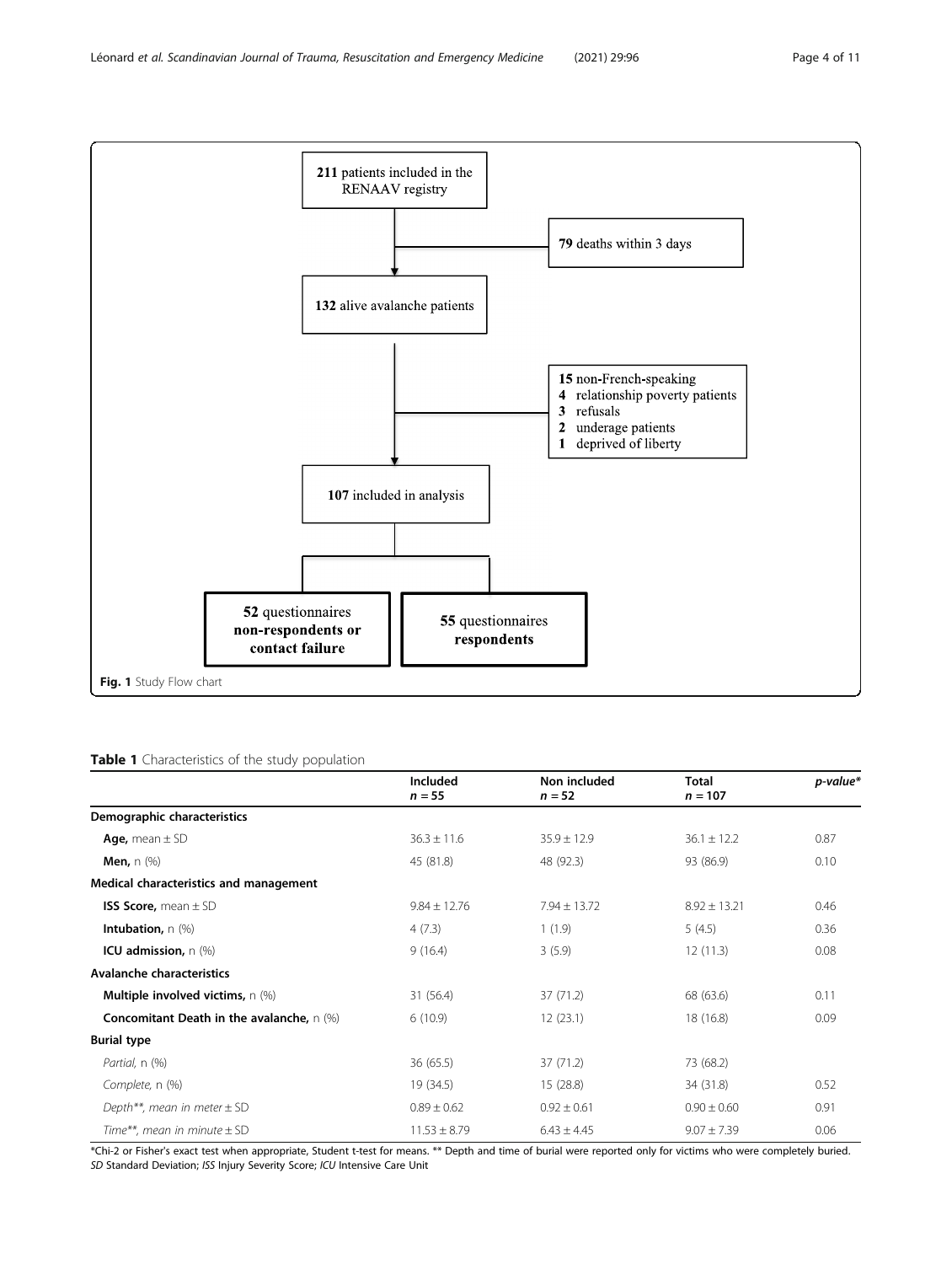#### Risks factors

In univariate analysis (Table [2\)](#page-5-0), the complete burial (83.3% in PTSD+ vs 28.6% in PTSD-,  $p = 0.02$ ) was associated with severe PSTD symptoms (IES- $R \geq 33$ ). The total IES-R score was significantly higher for victims who had had another mountain accident  $(21.43 \pm 11.08$ vs  $15.09 \pm 11.62$ ,  $p = 0.02$ ), and for victims who were intubated  $(36.75 \pm 22.62 \text{ vs } 16.00 \pm 9.28, p = 0.04)$ (Table [3](#page-6-0)). No relationship was observed between the total IES-R score and the delay between the accident and the interview (Fig. [2](#page-7-0)) or with the Injury Severity Score. In multivariate analysis, no studied factor emerged as an independent risk factor.

#### Discussion

To the best of our knowledge, this is the first quantitative study focusing on psychological consequences of avalanches among people involved during mountain recreational activities, and based on an exhaustive registry. Previous studies mainly focused on soldiers [[13,](#page-9-0) [16](#page-9-0)] or on avalanches that buried habitations [\[11,](#page-9-0) [14](#page-9-0), [21](#page-9-0)]. Our study was based on the Northern French-Alps Avalanche Registry, which is an exhaustive database where any kinds of avalanche victims are included. In this study population, 10.1% of avalanche survivors presented high probability of PTSD. Additionally, a quarter of patients reported a feeling of imminent death in their accident, which is known to be the main trigger for posttraumatic stress disorder [\[1](#page-9-0)]. Avalanche appears to be a brutal event that may cause post-traumatic stress in survivors. This prevalence is similar to the available literature about non-recreational avalanche accidents [\[13](#page-9-0), [15](#page-9-0)]. In a recent review, Greene et al. showed that 2 to 15% of individuals in the general population suffered from PTSD, regardless of the trauma [[5\]](#page-9-0). In a meta-analysis, Ophuis et al. identified post-traumatic stress one year after any physical trauma in 16 to 27% of victims [\[22](#page-9-0)]. Qureshi et al. found PTSD in 21% of patients 18 months after a head injury [\[23\]](#page-9-0). Finally, two meta-analyses found a prevalence of post-traumatic stress ranging from 3.7 to 60%, two years after a natural disaster [\[3](#page-9-0), [4](#page-9-0)]. This wide distribution of prevalence is explained by the multiplicity of measurement tools used and by the variability in the time interval between trauma and PTSD assessment.

In our study, complete burial and intubation tend to be associated with higher IES score. Patients completely buried without air pocket frequently described a feeling of asphyxia. Complete burial and long burial time are already identified as mortality factors [[24\]](#page-9-0). We observed a higher total score at the IES-R in intubated patients. Several studies have shown that mechanical ventilation and administration of narcotics or benzodiazepines were associated with the development of PTSD symptoms [[25](#page-9-0)–[27](#page-9-0)]. On the contrary, in our data, admission to an Intensive Care Unit was not significantly associated with the development of PTSD, although several authors report them as risk factors [\[28](#page-9-0)–[31\]](#page-9-0). Unfortunately we failed to identify independent risk factors in this cohort.

Concerning analysis of sports practices, our results are consistent with national data [\[32](#page-9-0)]. Most patients were skiing out of slopes in non-secured areas, exposing themselves to more accidents. During interviews, 80% of patients declared being equipped with appropriate safety and rescue equipment indicating a good risk assessment.

We used the IES-R score, efficient to predict PTSD with a cut-off equal or greater than [33](#page-9-0) [33], and com-monly used for PTSD screening [\[34\]](#page-9-0). However, the IES-R does not explore the impact of trauma on mood and cognitive functions. Indeed, many patients reported guiltiness (towards themselves and/or for others). Some patients reported a feeling of isolation and misunderstanding by their relatives. Those factors are recognized as risk factors for PTSD [\[5](#page-9-0), [35,](#page-9-0) [36\]](#page-9-0). Three patients also reported memory problems following the avalanche. Concerning victim's quality of life, we did not manage to highlight a difference unlike other studies. Median quality of life scores were not significantly lower for patients with a high probability of PTSD as compared to patients without PTSD. This is likely due to the lack of power and the relatively low proportion of responders. However, median scores were comparable to the literature data, confirming the impact of an avalanche accident on the victims' quality of life. In 2017, Falkenberg et al. compared two cohorts of multiple trauma patients according to the presence of PTSD symptoms detected with IES-R [[37](#page-9-0)]. Ages of the two cohorts were comparable to our population. Those with PTSD had an average MCS score of 47.5 and a PCS score of 39.8. Patients without PTSD had significantly higher MCS and PCS scores, 53.6 and 46.4, respectively. In 2011, Westphal et al. assessed quality of life in three groups of patients: those with PTSD in treatment, those with PTSD treated and considered cured, and those with resistant PTSD [[38](#page-9-0)]. The results showed a better quality of life in cured patients (MCS at 42.1 and PCS at 38.7) compared to those with PTSD in treatment (MCS at 34.2 and PCS at 38.0). The primary objective of using SF-12 was to screen patients with significant alterations in their quality of life. To further enhance the impact of the accident, this assessment should be completed with more precise tools.

#### Impacts for future practices

The main goal of this study was to raise awareness among medical teams and general practitioners who will have to take care of avalanche survivors. Few strong elements of response exist in the literature concerning the correct attitude or acute treatment to significantly reduce the risk of developing PTSD. The "Debriefing"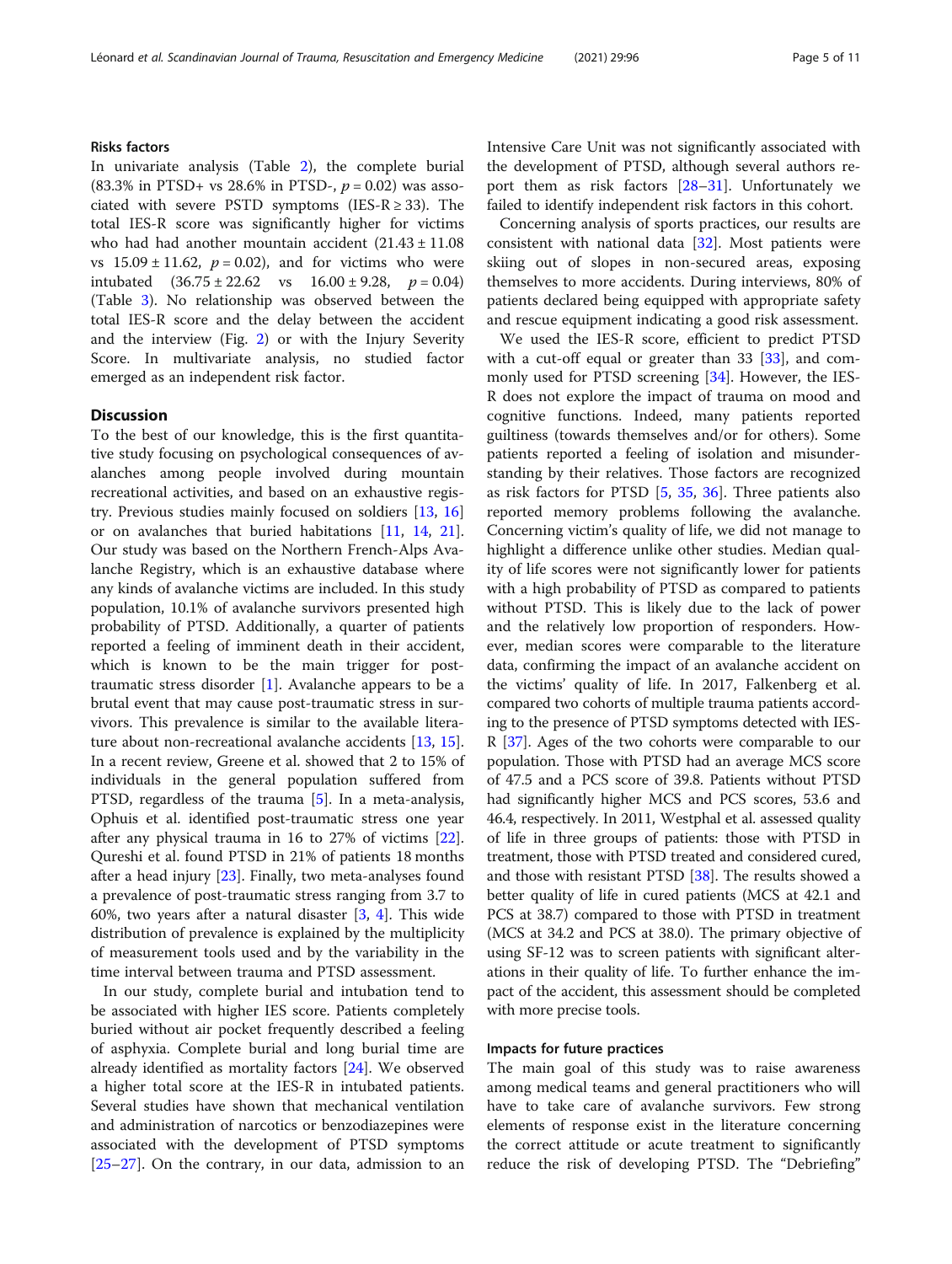<span id="page-5-0"></span>

| Table 2 Characteristics of avalanche victims with or without posttraumatic stress disorder according the IES-R score |  |  |
|----------------------------------------------------------------------------------------------------------------------|--|--|
|----------------------------------------------------------------------------------------------------------------------|--|--|

|                                                                    | PTSD+<br>$n = 6$ | PTSD -<br>$n = 49$ | $p$ -value* |
|--------------------------------------------------------------------|------------------|--------------------|-------------|
| <b>Patient characteristics</b>                                     |                  |                    |             |
| Age, mean $\pm$ SD                                                 | $36.8 \pm 13.8$  | $36.2 \pm 11.5$    | 0.59        |
| Men, n (%)                                                         | 4(66.7)          | 41 (83.7)          | 0.30        |
| Profession related to the mountains, n (%)                         | 2(33.3)          | 19 (38.8)          | 0.99        |
| Family situation, n (%)                                            |                  |                    |             |
| Surrounded                                                         | 4(66.7)          | 33 (67.3)          | 0.99        |
| Isolated                                                           | 2(33.3)          | 16 (32.7)          |             |
| Psychiatric history, n (%)                                         | 0(0)             | 5(10.2)            | 0.99        |
| Avalanche history, n (%)                                           | 1(16.7)          | 7(14.3)            | 0.99        |
| Other mountain accident, n (%)                                     | 4(66.7)          | 17(34.7)           | 0.19        |
| Other trauma, n (%)                                                | 2(33.3)          | 12 (24.5)          | 0.64        |
| Avalanche characteristics                                          |                  |                    |             |
| Time since the avalanche, mean in month $\pm$ SD                   | $31.8 \pm 15.6$  | $27.3 \pm 14.3$    | 0.41        |
| Multiples involved victims, n (%)                                  | 4(66.7)          | 27(55.1)           | 0.69        |
| Death in the avalanche, n (%)                                      | 0(0)             | 6(12.2)            | 0.99        |
| Burial, n (%)                                                      |                  |                    |             |
| Complete                                                           | 5(83.3)          | 14 (28.6)          | 0.02        |
|                                                                    | $0.77 \pm 0.25$  | $0.93 \pm 0.69$    | 0.73        |
| Depth**, mean in meter $\pm$ SD<br>Time**, mean in minute $\pm$ SD |                  |                    |             |
|                                                                    | $7.33 \pm 2.52$  | $12.58 \pm 9.55$   | 0.45        |
| Activity during the avalanche, n (%)                               |                  |                    |             |
| Alpine skiing                                                      | 2(33.3)          | 1(2.0)             | 0.03        |
| Alpine off-piste skiing                                            | 2(33.3)          | 20 (40.8)          | 0.99        |
| Touring skiing                                                     | 2(33.3)          | 25(51.0)           | 0.67        |
| Alpinism                                                           | 0(0.0)           | 1(2.0)             | 0.99        |
| Hiking (with or without snowshoe)                                  | 0(0.0)           | 1(2.0)             | 0.99        |
| Unknown                                                            | 0(0.0)           | 1(2.0)             | 0.99        |
| Clinical consequences and medical management                       |                  |                    |             |
| Trauma lesion, n (%)                                               | 5(83.3)          | 37 (75.5)          | 0.99        |
| ISS, $n$ (%) $\geq 15$                                             | 1(16.7)          | 10 (20.4)          | 0.99        |
| Loss of consciousness, n (%)                                       | 2(33.3)          | 9(18.4)            | 0.59        |
| Pain management, n (%)                                             |                  |                    |             |
| Opioids                                                            | 1(16.7)          | 15 (31.9)          | 0.65        |
| Ketamine                                                           | 1(16.7)          | 8 (17.0)           | 0.99        |
| Intubation, n (%)                                                  | 2(33.3)          | 2(4.1)             | 0.06        |
| ICU, n (%)                                                         | 2(33.3)          | 7(14.3)            | 0.25        |
| Benzodiazepines, n (%)                                             | 1(16.7)          | 3(6.1)             | 0.37        |
| Patient's outcomes                                                 |                  |                    |             |
| Exit***, n (%)                                                     |                  |                    |             |
| Home                                                               | 3(75.0)          | 44 (91.7)          | 0.34        |
| Rehabilitation                                                     | 1(25.0)          | 4(8.3)             |             |
| Incomplete recovery, n (%)                                         | 1(16.7)          | 15 (30.6)          | 0.66        |

\*Chi-2 or Fisher's exact test when appropriate, Student t-test for means. \*\*Depth and time of burial were reported only for victims who were completely buried. \*\*\*Not admitted or discharge after hospital stay. IES-R Impact of Event Scale Revised; PTSD posttraumatic stress disorder; SD Standard Deviation; ISS Injury Severity Score; ICU Intensive Care Unit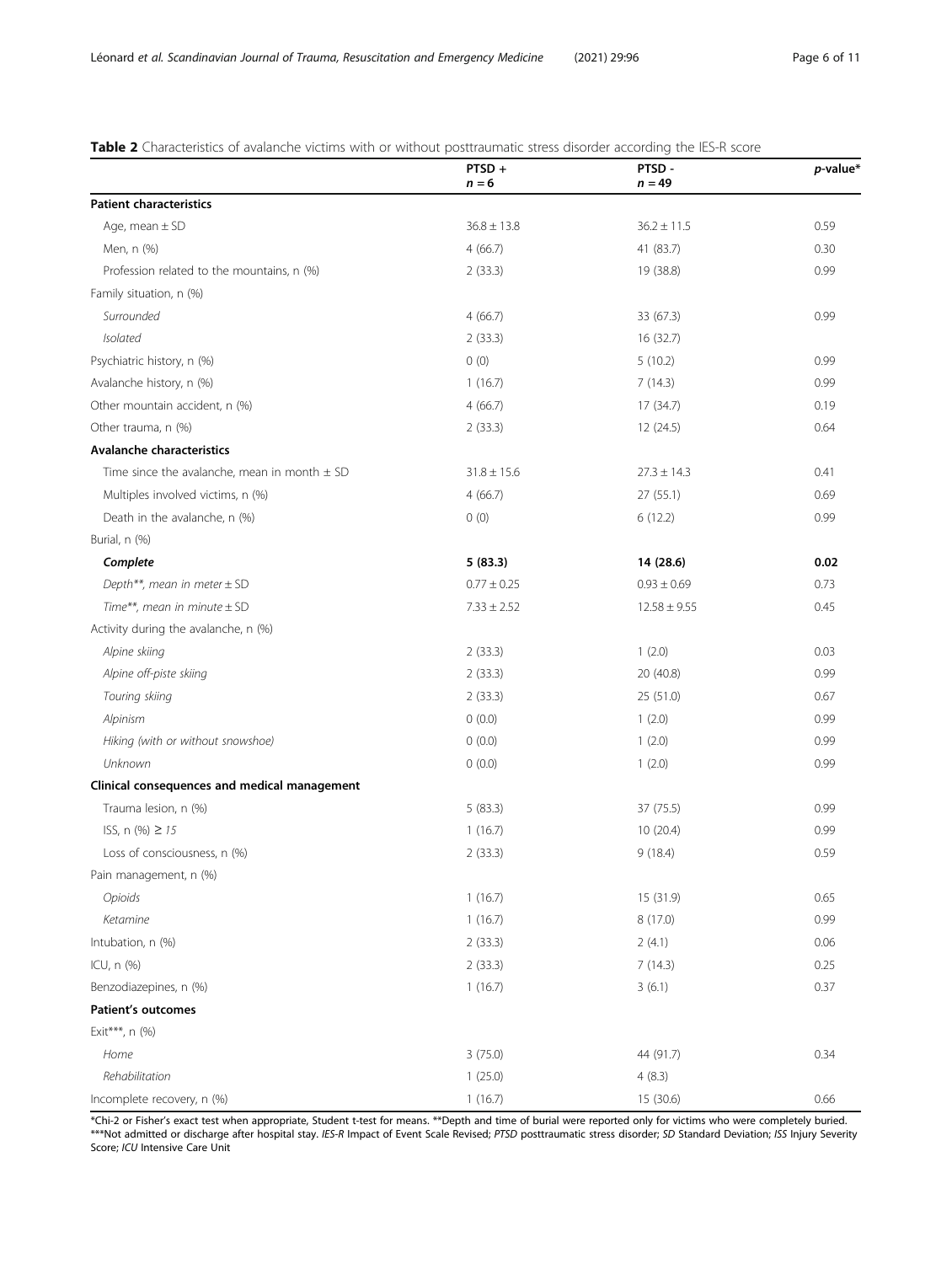<span id="page-6-0"></span>Table 3 Total IES-R score according risks factors

|                                              | <b>Total IES-R score</b> | p-value |
|----------------------------------------------|--------------------------|---------|
| <b>Patient characteristics</b>               |                          |         |
| Sex                                          |                          |         |
| Men                                          | $20.30 \pm 9.72$         |         |
| Women                                        | $16.89 \pm 12.14$        | 0.19    |
| Profession related to the mountains          |                          |         |
| Yes                                          | $19.57 \pm 13.28$        |         |
| No                                           | $16.24 \pm 10.68$        | 0.39    |
| Family situation                             |                          |         |
| Surrounded                                   | $17.81 \pm 13.03$        |         |
| Isolated                                     | $16.89 \pm 8.80$         | 0.84    |
| Psychiatric history                          |                          |         |
| Yes                                          | $11.80\pm9.18$           |         |
| No                                           | $18.08 \pm 11.88$        | 0.18    |
| Avalanche history                            |                          |         |
| Yes                                          | $20.25 \pm 13.83$        |         |
| No                                           | $17.04 \pm 11.44$        | 0.55    |
| Other mountain accident                      |                          |         |
| Yes                                          | $21.43 \pm 11.08$        |         |
| No                                           | $15.09 \pm 11.62$        | 0.02    |
| Other trauma                                 |                          |         |
| Yes                                          | $17.64 \pm 13.57$        |         |
| No                                           | $17.46 \pm 11.23$        | 0.82    |
| Avalanche characteristics                    |                          |         |
| Number of people involved                    |                          |         |
| <b>One</b>                                   | $15.08 \pm 8.80$         |         |
| Several                                      | $19.39 \pm 13.42$        | 0.27    |
| Deadly avalanche                             |                          |         |
| Yes                                          | $17.83 \pm 10.15$        |         |
| N <sub>O</sub>                               | $17.47 \pm 12.01$        | 0.78    |
| <b>Burial</b>                                |                          |         |
| Partial                                      | $15.11 \pm 8.34$         |         |
| Complete                                     | $22.05 \pm 15.63$        | 0.11    |
| Clinical consequences and medical management |                          |         |
| Traumatic lesion                             |                          |         |
| Yes                                          | $16.24 \pm 10.19$        |         |
| $N\!o$                                       | $21.62 \pm 15.52$        | 0,25    |
| <b>ISS</b>                                   |                          |         |
| $<15\,$                                      | $17.16 \pm 11.96$        |         |
| $\geq$ 15                                    | $18.91 \pm 11.18$        | 0.60    |
| Loss of consciousness                        |                          |         |
| Yes                                          | $20.64 \pm 16.29$        |         |
| $N\!o$                                       | $16.73 \pm 10.40$        | 0.52    |
| Pain management                              |                          |         |
| Opioids                                      | $16.06 \pm 11.48$        | 0.46    |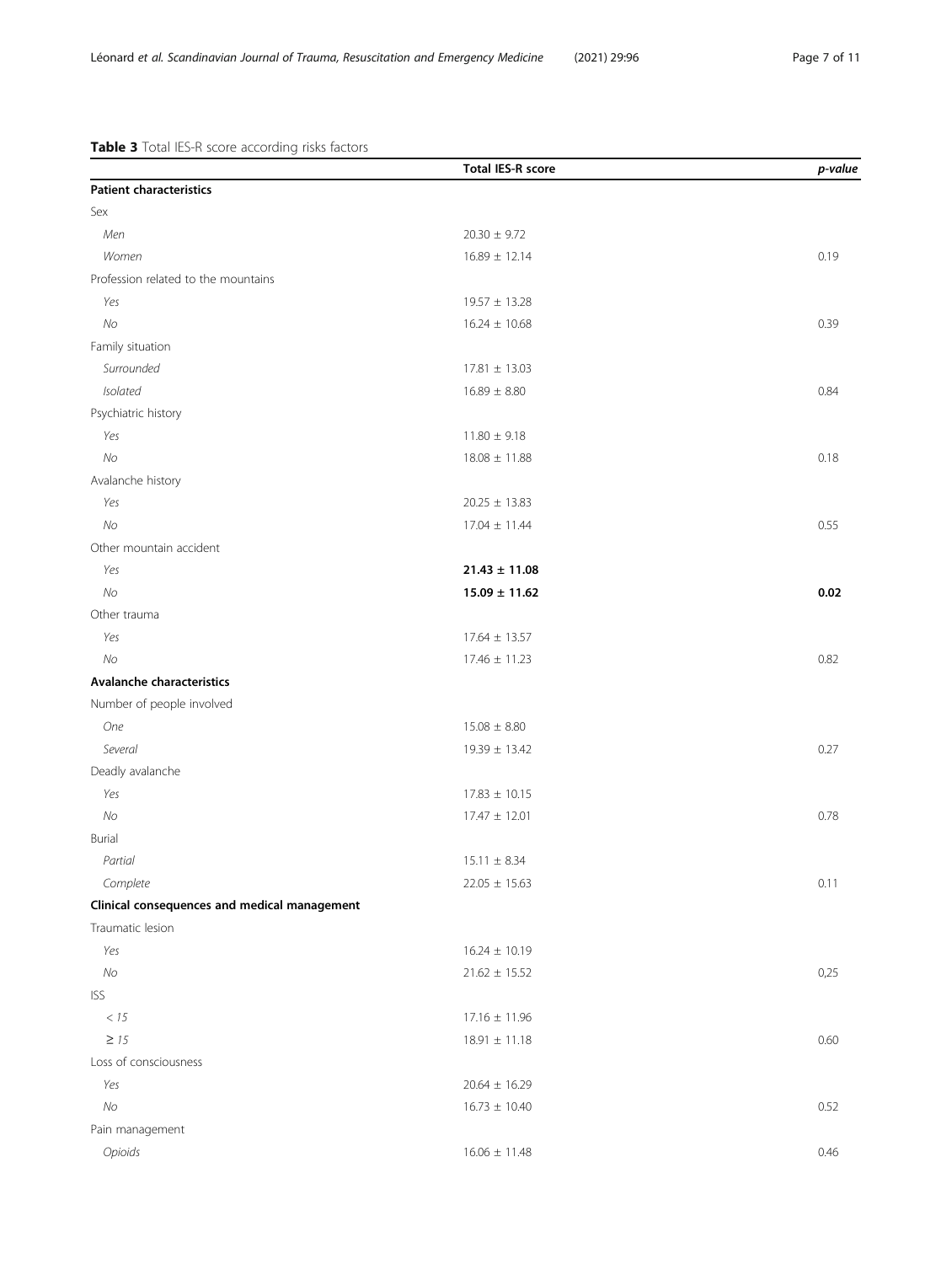<span id="page-7-0"></span>

|  |  |  | Table 3 Total IES-R score according risks factors (Continued) |
|--|--|--|---------------------------------------------------------------|
|  |  |  |                                                               |

|                                                                                                           | <b>Total IES-R score</b> | p-value |
|-----------------------------------------------------------------------------------------------------------|--------------------------|---------|
| Ketamine                                                                                                  | $17.11 \pm 13.84$        | 0.61    |
| Intubation                                                                                                |                          |         |
| Yes                                                                                                       | $36.75 \pm 22.62$        |         |
| No                                                                                                        | $16.00 \pm 9.28$         | 0.04    |
| ICU                                                                                                       |                          |         |
| Yes                                                                                                       | $23.89 \pm 18.72$        |         |
| No                                                                                                        | $16.26 \pm 9.65$         | 0.35    |
| Benzodiazepines                                                                                           |                          |         |
| Yes                                                                                                       | $34.75 \pm 18.28$        |         |
| No                                                                                                        | $16.16 \pm 10.15$        | 0.01    |
| <b>Patient's outcomes</b>                                                                                 |                          |         |
| Discharge                                                                                                 |                          |         |
| Home <sup>a</sup>                                                                                         | $15.91 \pm 11.17$        |         |
| Rehabilitation                                                                                            | $25.00 \pm 14.02$        | 0.12    |
| Glasgow Outcome Scale                                                                                     |                          |         |
| Complete recovery                                                                                         | $17.82 \pm 11.81$        |         |
| Incomplete recovery                                                                                       | $16.75 \pm 11.90$        | 0.65    |
| Values are expressed in mean $\pm$ SD. <sup>a</sup> Not admitted or discharge at home after hospital stay |                          |         |

IES-R Impact of Event Scale Revised; ISS Injury Severity Score; ICU Intensive Care Unit

does not seem to show any beneficial effect and the study could even suggest a negative effect on healing [\[8](#page-9-0)]. "Cognitive Behavior Therapy" seems to be the most effective (but with an application delay and an unknown duration), as suggested in the systematic review of Eva Visser et al. [\[39](#page-10-0)]. Some authors have proposed to adopt an attitude of "defusing" instead, the effect of which remains to be specified [\[40](#page-10-0)–[42\]](#page-10-0).. Regarding potential drug treatments, no studies provide a high level of evidence

or guidance. Hydrocortisone, Propranolol, Escitalopram, Temazepam, Gabapentine, or opioids have been studied, without clear direction [\[43\]](#page-10-0).

Nevertheless, early PTSD symptoms should be detected in order to prevent an authentic state of PTSD and its consequences, using a systematic follow-up. We propose a first telephone call one week after the accident by a mountain rescuer for a first diffusing process. Then, two subsequent reminders one month and six months

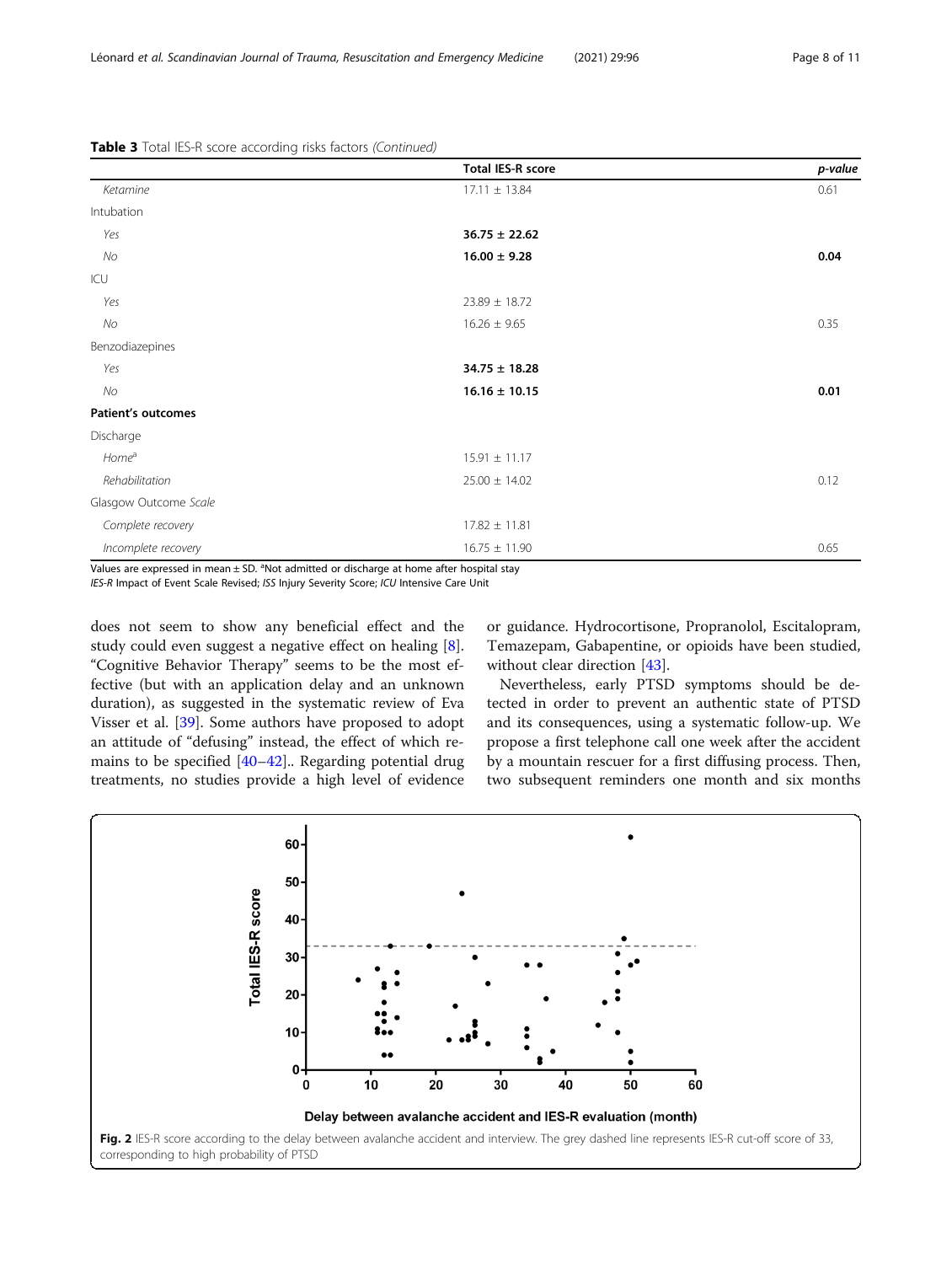after the avalanche accident by a qualified health care professional could detect PTSD symptoms and to refer patients to an appropriate medical team. Lastly, we propose to screen avalanche rescuers, highly exposed, for post-traumatic stress symptoms [[12,](#page-9-0) [13,](#page-9-0) [44](#page-10-0)].

#### Limits

Our protocol could have led to an over or underestimation of the prevalence of PTSD. Patients non included could be more affected, or on the contrary could have felt less concerned by the event. First, to ensure the reproducibility of the questionnaires, and not to risk an evaluation biased by a language barrier or slightly different questionnaires, we have also chosen to exclude the 15 living victims out of 132 (11.4%) who could not answer the assessment in French. We cannot guarantee that this does not induce bias, but we believe that this is unlikely given the non-different characteristics of this population. In the same way, half of eligible patients never responded to solicitations, which is common when it comes to actively participating in an assessment with multiple questions. Although we don't think this could have created a real bias regarding the few or no differences between respondents and non-respondents, we cannot exclude that the patients little affected by the event were less motivated to answer questions about it. This will therefore imply an overestimation of the rate of patients presenting signs of PTSD. Overall, these potential biases are minimized by the absence of clear difference observed in the characteristics of the subjects included or not included in the analysis (Table [1\)](#page-3-0).

Furthermore, time between accident and interview were different. Some patients were interviewed more than 4 years after their accident, inducing a time effect and memory bias. Some patients may have experienced PTSD symptoms more intensely during the months following the accident than several years later. But the lack of correlation between the total IES-R score and the time since the avalanche occurred indicates that PTSD might occur several years after the accident. It would have been better to perform interviews with a standardised delay in a 100% prospective approach.

#### Conclusion

Avalanche incidents may induce posttraumatic stress disorders among survivors and affect their quality of life. Mountain Rescue teams should be aware of this risk. Early diagnosis and preventive measures should be set up in order to reduce prevalence of psychological trauma.

#### Abbreviations

CI: Confidence Interval; DSM-V: the 5th Edition of the Diagnostic and Statistical Manual of mental disorders; ICU: Intensive Care Unit; IES-R: Impact of Event Scale Revised; IQR: Interquartile Range; ISS: Injury Severity Score; MCS: Mental Component Scale; PCS: Physical Component Scale; PTSD: Post-traumatic Stress Disorder; RENAAV: the Northern French Alps Avalanche Registry; RENAU: the Northern French Alps Emergency Network; SF-12: Short Form 12

#### Acknowledgments

We thank the Northern French-Alps Avalanche Registry, founded by the Regional Public Health Authority (Agence Régionale de Santé Rhône-Alpes). This institutional sponsor had no involvement in the study design, the collection, analysis and interpretation of data; in the writing of the manuscript; and in the decision to submit the manuscript for publication. We thank all the people involved in the study, mountain rescue teams from Peloton de Gendarmerie de Haute Montagne (PGHM), Compagnies Républicaines de Sécurité - Alpes (CRS Alpes), Vanessa Fleury, Cécile Vallot and Pierre Metton (Annecy RENAU), Ben Wuyts (Annecy), Christophe Hoareau (Bourg St Maurice), Charles Maupas et Aurore Toutain (Briançon), Elophe Dubie and Coline Muscat (Chambery), Jacques Champagne (Sallanches-Chamonix), and Stéphane Bare and Etienne Haller (St Jean de Maurienne).

#### Authors' contributions

MB, CL and ACP designed the study. LB, GD and MB set up the methodology. CL, CS and CR obtained ethical approval and consent to participate. CL performed phone interviews and collected data. CR and DV performed statistical analyses and graphs. CL, ACP, DV and MB edited, commented, and corrected the first version. All authors read and approved the final manuscript.

#### Funding

This study was funded by the Grenoble-Alps University hospital, and the Northern French Alps Emergency Network.

#### Availability of data and materials

The data that supports the findings of this study are available from the RENAU but restrictions apply to the availability of these data, which were used under license for the current study, and so are not publicly available. Data are however available from the author upon reasonable request and with permission of the RENAU.

#### Declarations

#### Ethics approval and consent to participate

The study was conducted in conformity with the policy statement for the use of human subjects of the Declaration of Helsinki. The RENAAV registry have been approved and registered by the National Data Protection Agency (Commission Nationale de l'Informatique et des Libertés n° DR2016–51). The present study ([NCT03936738](https://clinicaltrials.gov/ct2/show/NCT03936738)) was approved by the Ethics Committee (Comité de Protection des Personnes Ile de France 1, IRB 2019-A00481–56) on the 14th of March 2019. All study participants gave oral consent during the phone interview. A written letter about the study and rights was secondarily sent to each participant, according the French law.

#### Consent for publication

Not applicable.

#### Competing interests

The authors declare that they have no competing interests related to this manuscript.

#### Author details

<sup>1</sup>Grenoble University Hospital, Emergency Department and Mobile Intensive Care Unit, University Grenoble Alpes, SAMU 38, 38 000 Grenoble, France. <sup>2</sup>TIMC-IMAG laboratory Team PRETA, CNRS UMR 5525, University Grenoble Alpes, Grenoble, France. <sup>3</sup>Cardiac Intensive Care Unit, Annecy-Genevois Hospital, Annecy, France. <sup>4</sup>North Alpine Emergency Network Department (RENAU), Annecy, France. <sup>5</sup>Peloton de Gendarmerie de Haute Montagne (PGHM Mountain Rescue), Chamonix-Mont-Blanc, France. <sup>6</sup>Compagnie Républicaine de Sécurité (CRS-Alpes Montain Rescue), Les Bossons, Chamonix, France. <sup>7</sup>Institute of Neurosciences, Inserm U836, Grenoble Alpes University, Grenoble, France. <sup>8</sup> Hypoxia-Physiopathology Laboratory HP2, INSE RM U1300, Grenoble Alpes University, Grenoble, France.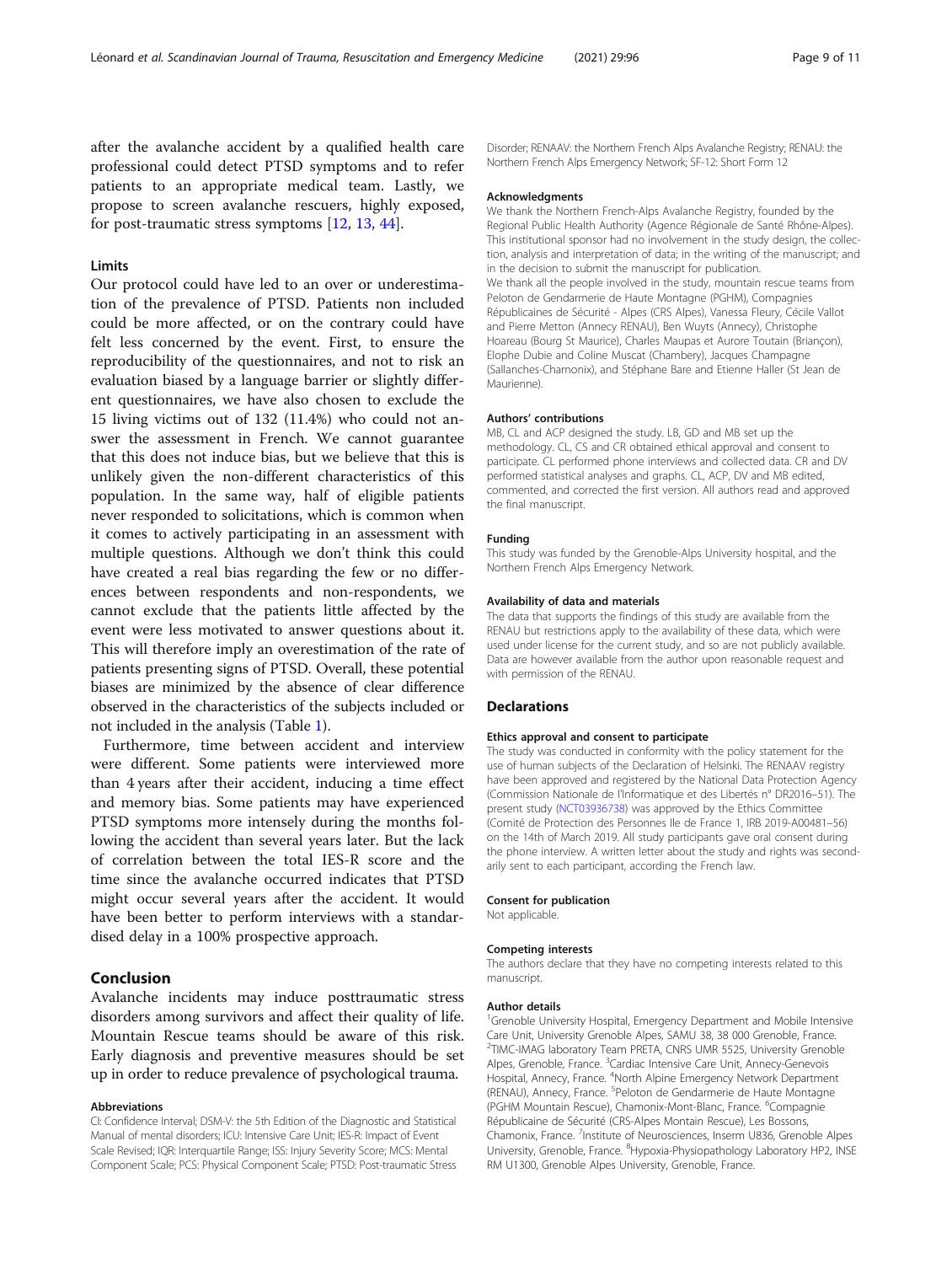#### <span id="page-9-0"></span>Received: 26 February 2021 Accepted: 3 July 2021 Published online: 19 July 2021

#### References

- 1. Association AP. Diagnostic and statistical manual of mental disorders (DSM-5®). American Psychiatric Pub; 2013. 1520 p. [https://doi.org/10.1176/appi.](https://doi.org/10.1176/appi.books.9780890425596) [books.9780890425596](https://doi.org/10.1176/appi.books.9780890425596).
- 2. Breslau N. The epidemiology of trauma, PTSD, and other posttrauma disorders. Trauma Violence Abuse. 2009 Jul;10(3):198–210. [https://doi.org/1](https://doi.org/10.1177/1524838009334448) [0.1177/1524838009334448](https://doi.org/10.1177/1524838009334448).
- Galea S, Nandi A, Vlahov D. The epidemiology of post-traumatic stress disorder after disasters. Epidemiol Rev. 2005 Jul 1;27(1):78–91. [https://doi.](https://doi.org/10.1093/epirev/mxi003) [org/10.1093/epirev/mxi003](https://doi.org/10.1093/epirev/mxi003).
- 4. Neria Y, Nandi A, Galea S. Post-traumatic stress disorder following disasters: a systematic review. Psychol Med. 2008 Apr;38(4):467–80. [https://doi.org/1](https://doi.org/10.1017/S0033291707001353) [0.1017/S0033291707001353](https://doi.org/10.1017/S0033291707001353).
- 5. Greene T, Neria Y, Gross R. Prevalence, detection and correlates of PTSD in the primary care setting: a systematic review. J Clin Psychol Med Settings. 2016 Jun;23(2):160–80. <https://doi.org/10.1007/s10880-016-9449-8>.
- 6. Spitzer C, Barnow S, Völzke H, John U, Freyberger HJ, Grabe HJ. Trauma, posttraumatic stress disorder, and physical illness: findings from the general population. Psychosom Med. 2009 Nov;71(9):1012–7. [https://doi.org/10.1](https://doi.org/10.1097/PSY.0b013e3181bc76b5) [097/PSY.0b013e3181bc76b5.](https://doi.org/10.1097/PSY.0b013e3181bc76b5)
- 7. Afari N, Ahumada SM, Wright LJ, Mostoufi S, Golnari G, Reis V, et al. Psychological trauma and functional somatic syndromes: a systematic review and meta-analysis. Psychosom Med. 2014 Jan;76(1):2–11. [https://doi.](https://doi.org/10.1097/PSY.0000000000000010) [org/10.1097/PSY.0000000000000010](https://doi.org/10.1097/PSY.0000000000000010).
- 8. Qi W, Gevonden M, Shalev A. Prevention of post-traumatic stress disorder after trauma: current evidence and future directions. Curr Psychiatry Rep. 2016 Feb;18(2):20. [https://doi.org/10.1007/s11920-015-0655-0.](https://doi.org/10.1007/s11920-015-0655-0)
- Green BL, Lindy JD, Grace MC, Leonard AC. Chronic posttraumatic stress disorder and diagnostic comorbidity in a disaster sample. J Nerv Ment Dis. 1992 Dec;180(12):760–6. [https://doi.org/10.1097/00005053-199212000-00004.](https://doi.org/10.1097/00005053-199212000-00004)
- 10. Green BL, Grace MC, Lindy JD, Gleser GC, Leonard A. Risk factors for PTSD and other diagnoses in a general sample of Vietnam veterans. Am J Psychiatry. 1990 Jun;147(6):729–33. [https://doi.org/10.1176/ajp.147.6.729.](https://doi.org/10.1176/ajp.147.6.729)
- 11. Finnsdottir T, Elklit A. Posttraumatic sequelae in a community hit by an avalanche. J Trauma Stress. 2002 Dec;15(6):479–85. [https://doi.org/10.1](https://doi.org/10.1023/A:1020969906251) [023/A:1020969906251](https://doi.org/10.1023/A:1020969906251).
- 12. Haraldsdóttir HA, Gudmundsdóttir D, Romano E, Þórðardóttir EB, Guðmundsdóttir B, Elklit A. Volunteers and professional rescue workers: traumatization and adaptation after an avalanche disaster. J Emerg Manag West Mass. 2014;12(6):457–66.
- 13. Johnsen BH, Eid J, Løvstad T, Michelsen LT. Posttraumatic stress symptoms in nonexposed, victims, and spontaneous rescuers after an avalanche. J Trauma Stress. 1997;10(1):133–40. <https://doi.org/10.1002/jts.2490100113>.
- 14. Thordardottir EB, Valdimarsdottir UA, Hansdottir I, Resnick H, Shipherd JC, Gudmundsdottir B. Posttraumatic stress and other health consequences of catastrophic avalanches: a 16-year follow-up of survivors. J Anxiety Disord. 2015 May;32:103–11. <https://doi.org/10.1016/j.janxdis.2015.03.005>.
- 15. Thordardottir EB, Valdimarsdottir UA, Hansdottir I, Hauksdóttir A, Dyregrov A, Shipherd JC, et al. Sixteen-year follow-up of childhood avalanche survivors. Eur J Psychotraumatol. 2016;7(1):30995. [https://doi.org/10.3402/ejpt.v7.3](https://doi.org/10.3402/ejpt.v7.30995) [0995](https://doi.org/10.3402/ejpt.v7.30995).
- 16. Parry-Jones B, Parry-Jones WL. Post-traumatic stress disorder: supportive evidence from an eighteenth century natural disaster. Psychol Med. 1994 Feb;24(1):15–27. <https://doi.org/10.1017/S0033291700026799>.
- 17. Brunet A, St-Hilaire A, Jehel L, King S. Validation of a French version of the impact of event scale-revised. Can J Psychiatry Rev Can Psychiatr. 2003;48(1): 56–61. [https://doi.org/10.1177/070674370304800111.](https://doi.org/10.1177/070674370304800111)
- 18. Beck JG, Grant DM, Read JP, Clapp JD, Coffey SF, Miller LM, et al. The impact of event scale –revised: psychometric properties in a sample of motor vehicle accident survivors. J Anxiety Disord. 2008;22(2):187–98. [https://doi.](https://doi.org/10.1016/j.janxdis.2007.02.007) [org/10.1016/j.janxdis.2007.02.007](https://doi.org/10.1016/j.janxdis.2007.02.007).
- 19. Creamer M, Bell R, Failla S. Psychometric properties of the impact of event scale - revised. Behav Res Ther. 2003 Dec;41(12):1489–96. [https://doi.org/1](https://doi.org/10.1016/j.brat.2003.07.010) [0.1016/j.brat.2003.07.010.](https://doi.org/10.1016/j.brat.2003.07.010)
- 20. Jennett B, Bond M. Assessment of outcome after severe brain damage: a practical scale. Lancet. 1975;305(7905):480–4. [https://doi.org/10.1016/S0140-](https://doi.org/10.1016/S0140-6736(75)92830-5) [6736\(75\)92830-5](https://doi.org/10.1016/S0140-6736(75)92830-5).
- 21. Thordardottir EB, Hansdottir I, Shipherd JC, Valdimarsdottir UA, Resnick H, Elklit A, et al. Risk factors for posttraumatic stress symptoms among avalanche survivors: a 16-year follow-up. J Nerv Ment Dis. 2016 Apr;204(4): 298–305. [https://doi.org/10.1097/NMD.0000000000000475.](https://doi.org/10.1097/NMD.0000000000000475)
- 22. Ophuis RH, Olij BF, Polinder S, Haagsma JA. Prevalence of post-traumatic stress disorder, acute stress disorder and depression following violence related injury treated at the emergency department: a systematic review. BMC Psychiatry. 2018 Sep 25;18(1):311. <https://doi.org/10.1186/s12888-018-1890-9>.
- 23. Qureshi KL, Upthegrove R, Toman E, Sawlani V, Davies DJ, Belli A. Posttraumatic stress disorder in UK civilians with traumatic brain injury: an observational study of TBI clinic attendees to estimate PTSD prevalence and its relationship with radiological markers of brain injury severity. BMJ Open. 2019 Feb 19;9(2):e021675. [https://doi.org/10.1136/bmjopen-2](https://doi.org/10.1136/bmjopen-2018-021675) [018-021675](https://doi.org/10.1136/bmjopen-2018-021675).
- 24. Brugger H, Durrer B, Elsensohn F, Paal P, Strapazzon G, Winterberger E, et al. Resuscitation of avalanche victims: evidence-based guidelines of the international commission for mountain emergency medicine (ICAR MEDCOM): intended for physicians and other advanced life support personnel. Resuscitation. 2013 May;84(5):539–46. [https://doi.org/10.1016/j.](https://doi.org/10.1016/j.resuscitation.2012.10.020) [resuscitation.2012.10.020.](https://doi.org/10.1016/j.resuscitation.2012.10.020)
- 25. Davydow DS, Zatzick DF, Rivara FP, Jurkovich GJ, Wang J, Roy-Byrne PP, et al. Predictors of posttraumatic stress disorder and return to usual major activity in traumatically injured intensive care unit survivors. Gen Hosp Psychiatry. 2009 Oct;31(5):428–35. [https://doi.org/10.1016/j.genhosppsych.2](https://doi.org/10.1016/j.genhosppsych.2009.05.007) [009.05.007](https://doi.org/10.1016/j.genhosppsych.2009.05.007).
- 26. Jones C, Bäckman C, Capuzzo M, Flaatten H, Rylander C, Griffiths RD. Precipitants of post-traumatic stress disorder following intensive care: a hypothesis generating study of diversity in care. Intensive Care Med. 2007 Jun;33(6):978–85. <https://doi.org/10.1007/s00134-007-0600-8>.
- 27. Jubran A, Lawm G, Duffner LA, Collins EG, Lanuza DM, Hoffman LA, et al. Post-traumatic stress disorder after weaning from prolonged mechanical ventilation. Intensive Care Med. 2010 Dec;36(12):2030-7. [https://doi.org/10.1](https://doi.org/10.1007/s00134-010-1972-8) [007/s00134-010-1972-8.](https://doi.org/10.1007/s00134-010-1972-8)
- 28. Ozer EJ, Best SR, Lipsey TL, Weiss DS. Predictors of posttraumatic stress disorder and symptoms in adults: a meta-analysis. Psychol Bull. 2003 Jan; 129(1):52–73. <https://doi.org/10.1037/0033-2909.129.1.52>.
- 29. Cuthbertson BH, Hull A, Strachan M, Scott J. Post-traumatic stress disorder after critical illness requiring general intensive care. Intensive Care Med. 2004 Mar 1;30(3):450–5. <https://doi.org/10.1007/s00134-003-2004-8>.
- 30. Davydow DS, Gifford JM, Desai SV, Needham DM, Bienvenu OJ. Posttraumatic stress disorder in general intensive care unit survivors: a systematic review. Gen Hosp Psychiatry. 2008 Sep 1;30(5):421–34. [https://](https://doi.org/10.1016/j.genhosppsych.2008.05.006) [doi.org/10.1016/j.genhosppsych.2008.05.006.](https://doi.org/10.1016/j.genhosppsych.2008.05.006)
- 31. Parker AM, Sricharoenchai T, Raparla S, Schneck KW, Bienvenu OJ, Needham DM. Posttraumatic stress disorder in critical illness survivors: a Metaanalysis\*. Crit Care Med. 2015 May;43(5):1121–9. [https://doi.org/10.1097/CCM.](https://doi.org/10.1097/CCM.0000000000000882) [0000000000000882](https://doi.org/10.1097/CCM.0000000000000882).
- 32. JARRY F. 40 ans d'accidents d'avalanche... 40 ans de prévention [Internet]. Available from: [http://www.anena.org/5041-bilan-des-accidents.htm.](http://www.anena.org/5041-bilan-des-accidents.htm) Accessed 12 July 2021.
- 33. Rash CJ, Coffey SF, Baschnagel JS, Drobes DJ, Saladin ME. Psychometric properties of the IES-R in traumatized substance dependent individuals with and without PTSD. Addict Behav. 2008 Aug;33(8):1039–47. [https://doi.org/1](https://doi.org/10.1016/j.addbeh.2008.04.006) [0.1016/j.addbeh.2008.04.006](https://doi.org/10.1016/j.addbeh.2008.04.006).
- 34. Hyer K, Brown LM. The impact of event scale--revised: a quick measure of a patient's response to trauma. Am J Nurs. 2008;108(11):60–8 quiz 68–9.
- 35. Goldmann E, Galea S. Mental health consequences of disasters. Annu Rev Public Health. 2014;35(1):169–83. [https://doi.org/10.1146/annurev-publhea](https://doi.org/10.1146/annurev-publhealth-032013-182435) [lth-032013-182435](https://doi.org/10.1146/annurev-publhealth-032013-182435).
- 36. Haagsma JA, Scholten AC, Andriessen TMJC, Vos PE, Van Beeck EF, Polinder S. Impact of depression and post-traumatic stress disorder on functional outcome and health-related quality of life of patients with mild traumatic brain injury. J Neurotrauma. 2015 Jun 1;32(11):853–62. [https://doi.org/10.1](https://doi.org/10.1089/neu.2013.3283) [089/neu.2013.3283.](https://doi.org/10.1089/neu.2013.3283)
- 37. Falkenberg L, Zeckey C, Mommsen P, Winkelmann M, Zelle BA, Panzica M, et al. Long-term outcome in 324 polytrauma patients: what factors are associated with posttraumatic stress disorder and depressive disorder symptoms? Eur J Med Res. 2017 Oct 30;22(1):44. [https://doi.org/10.1186/s4](https://doi.org/10.1186/s40001-017-0282-9) [0001-017-0282-9.](https://doi.org/10.1186/s40001-017-0282-9)
- 38. Westphal M, Olfson M, Gameroff MJ, Wickramaratne P, Pilowsky DJ, Neugebauer R, et al. Functional impairment in adults with past